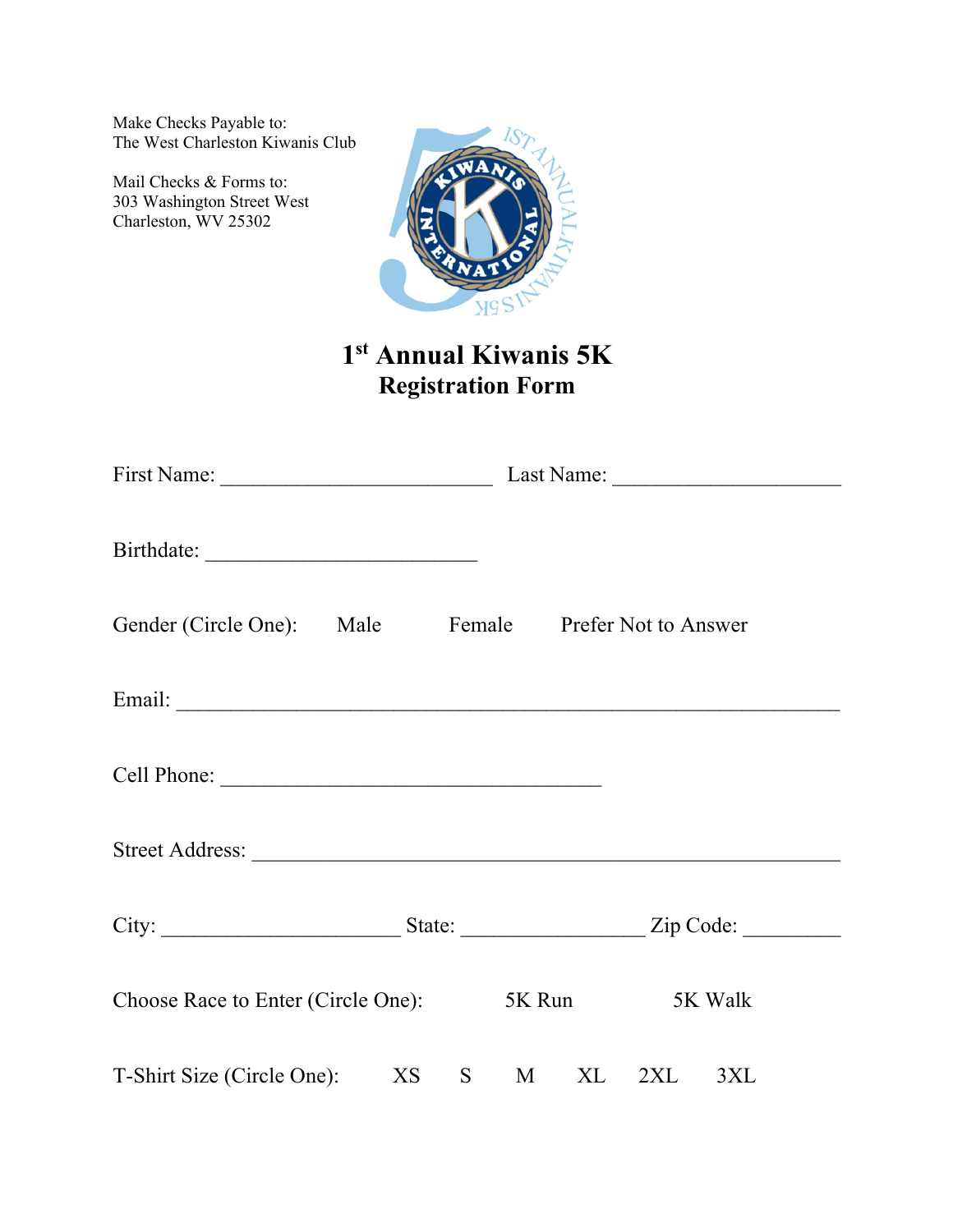## *WAIVER AND RELEASE OF LIABILITY*

I acknowledge that running a road or other race is a potentially hazardous activity and may entail known and unknown or unanticipated risks, which could result in physical injury, death, or property damage. I hereby assume all risks associated with this event, including, but not limited to, falls, contact or confrontation with other participants, passers-by, or spectators, inclement weather, effects of weather (including high heat and/or humidity), traffic and/or road conditions, and other risks. I understand that such risks cannot be eliminated without jeopardizing the essential qualities of the activity. These risks may also occur as a result of my own actions, inactions or negligence, as well as actions, inactions or negligence of others, weather conditions, condition of equipment, condition of the streets, facilities, and/or grounds, natural disaster, national disaster, and any first aid emergency treatment which may be administered. There may also be other risks that are not foreseeable at this time. I hereby agree to abide by any decision of a race official relative to my ability to safely participate, compete in, or complete the event. I acknowledge that I should not enter and run a race unless I am medically able and properly trained. As part of the consideration for my participating in the activity identified above, I hereby release, discharge, and hold harmless the race officials, sponsors, volunteers, TSR Timing Group, as well as any director, officer, employee, or any person acting in any capacity on their behalf (hereinafter collectively referred to as "Organizers") from all demands, claims, causes of action, suits, contracts, agreements, obligations, covenants, defenses, costs, liabilities and judgments, whatsoever, known or unknown, suspected or unsuspected, whether sounding in contract or in tort, in law or in equity, which I might have against any or all of them, arising from or related to my participation in the event. I hereby waive all claims and demands against the Organizers for any loss, damage, injury (including death) or claim of any kind arising from, related to or caused by my participation in the Event and agree to indemnify, defend, and hold harmless the Organizers from all loss, liability, damages, costs, and expenses (including actual attorney's fees) arising from or related to same. In permitting myself to participate, I understand that my photograph/video may appear in publicity or brochures marketing programs and facilities. I understand that there are no rights granted to me to inspect or approve photographs/video prior to publication.

I understand and agree that neither Kiwanis International, The West Charleston Kiwanis Club, The Kiwanis Club of Greater Nitro, TSR Timing Group, The City of Nitro, Nitro High School, nor participating sponsors and supporters of those entities, successors, representatives and assigns, may be held liable in any way for any occurrence in connection with my participation in The  $1<sup>st</sup>$  Annual Kiwanis 5K Run/Walk that may result in injury, death, or other damages to me or my family, heirs, or assigns, and in consideration of being allowed to participate in this event, I hereby personally assume all risks in connection with said event for